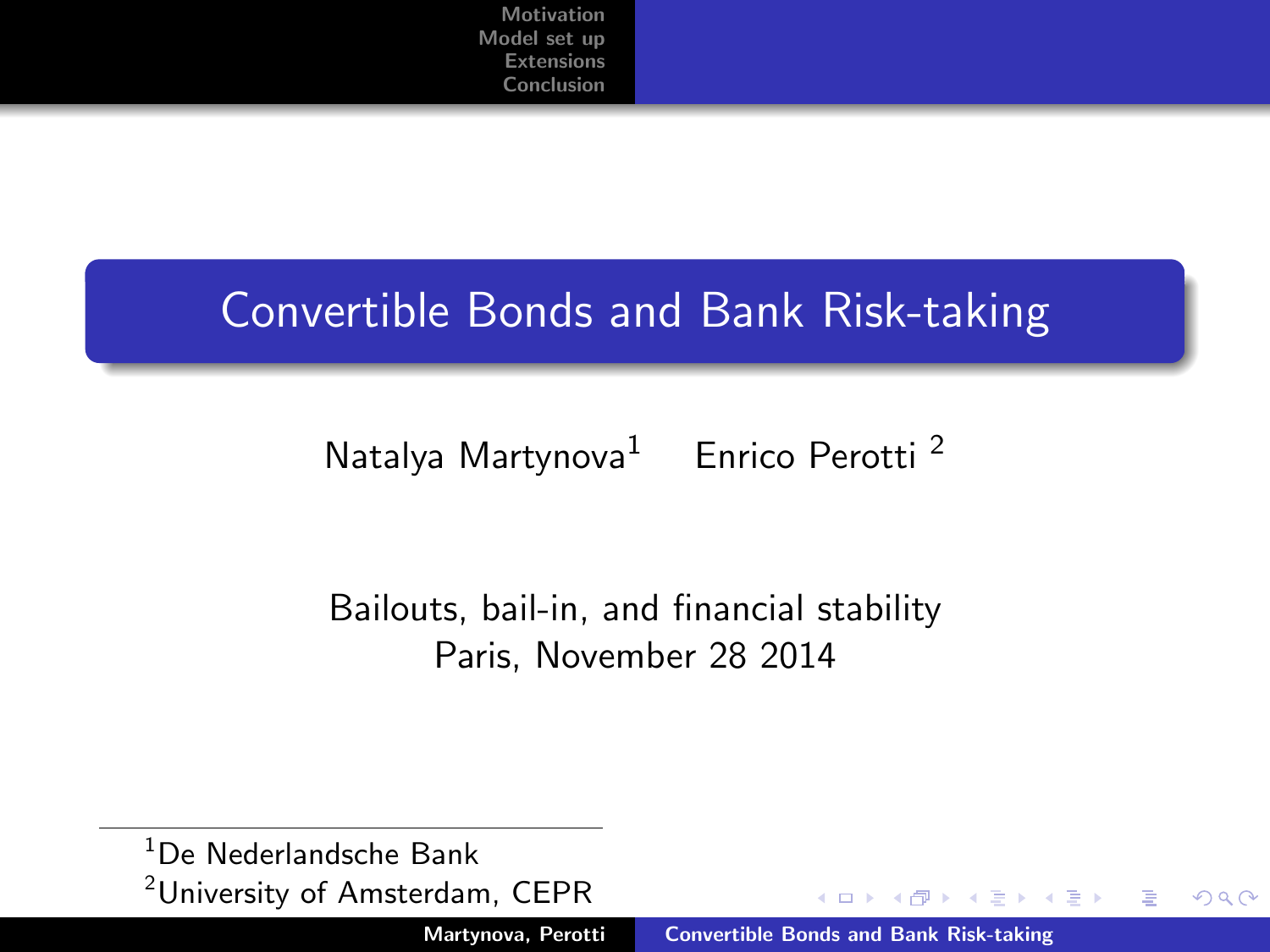### **Motivation**

- In the credit boom, high leverage drove excess risk shifting.
- Basel III calls for more bank capital in order to
	- force more risk absorption (bail in at default)
	- reduce risk shifting (early conversion as going concern)
- Contingent capital has been proposed as an alternative to equity. CoCo (convertible bonds) is a debt instrument which automatically converts into equity if the bank is doing poorly.
- While not adopted under Basel III, CoCos are admitted as a component of additional capital buffers (EBA, Switzerland).

<span id="page-1-0"></span>イロメ マ桐 メラミンマラメ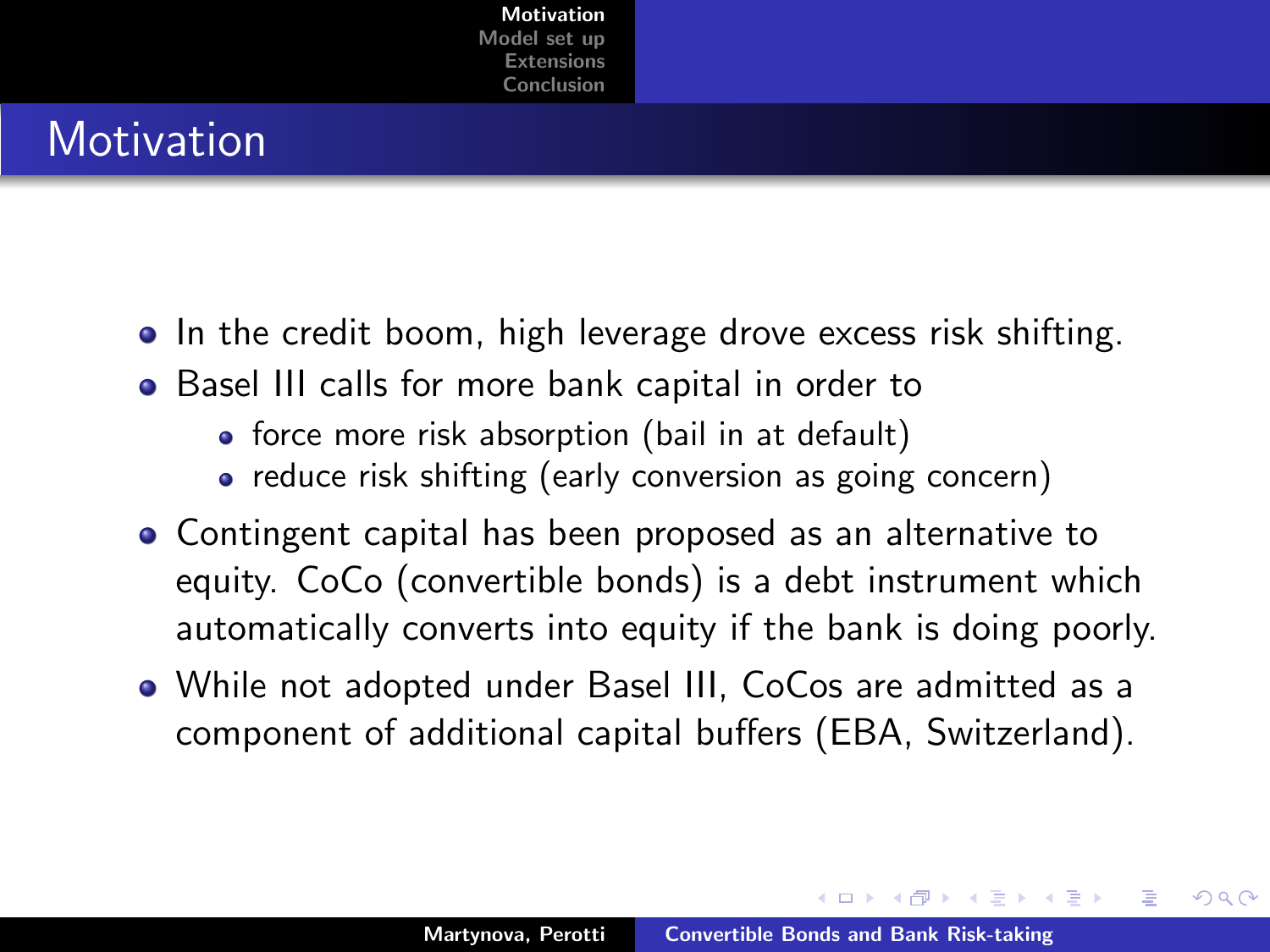# Contribution

- Optimal design for going-concern contingent capital to prevent endogenous risk shifting.
- Main results:
	- An appropriate trigger reduces risk shifting by converting in high leverage states, when risk incentives are higher.
	- There is an optimal amount of contingent capital, beyond which incentives deteriorate.
	- A larger amount of contingent capital is required to substitute pure equity. The ratio depends critically on trigger efficiency.
	- CoCos may be safer and thus cheaper than a conventional bond.
	- A market trigger produces more frequent conversion (type I error), a regulatory trigger is subject to forbearance (type II error).

イロメ マ桐 メラミンマラメ

∽≏ດ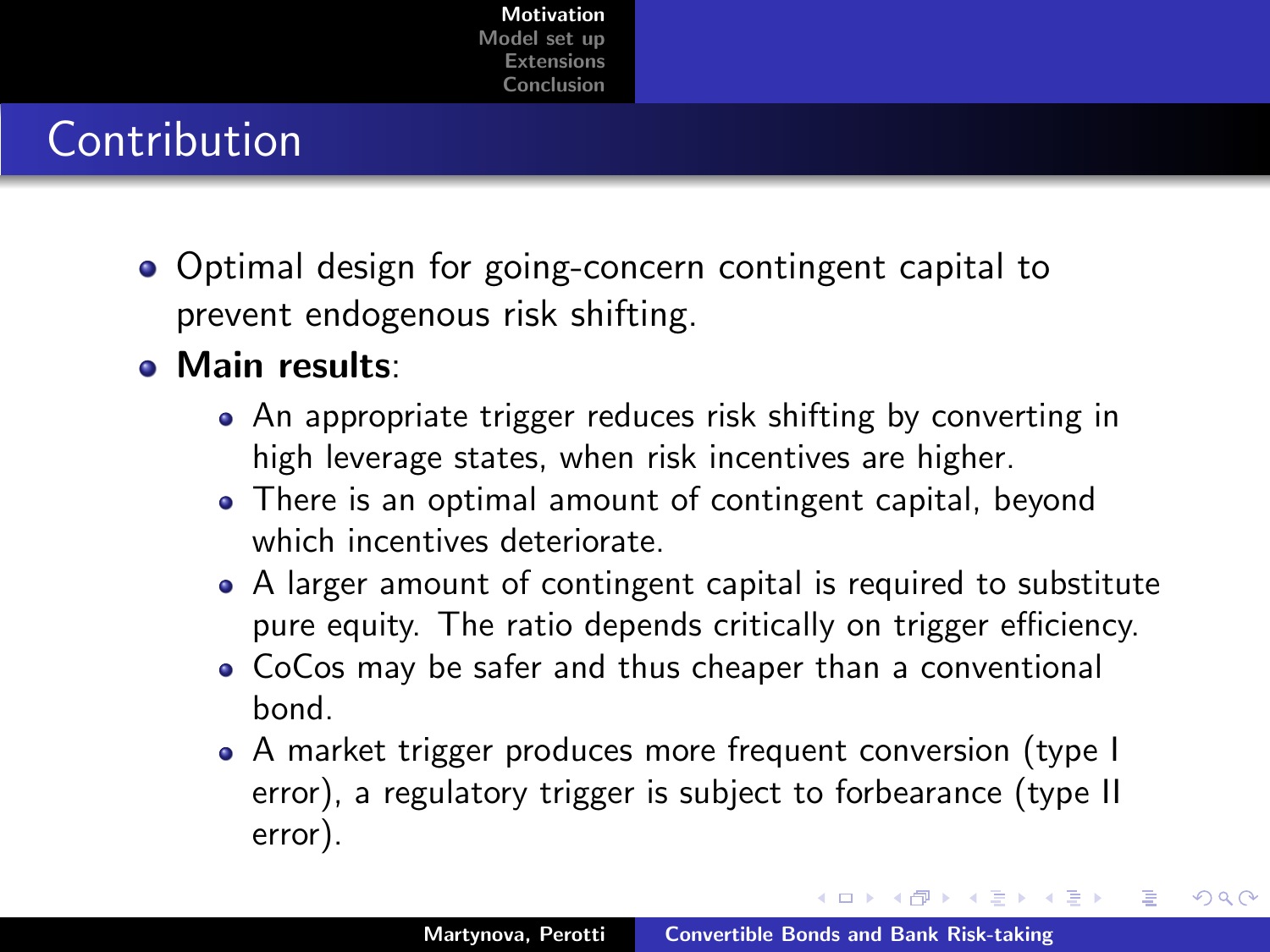### Plan of the Presentation



- 2 [Model set up](#page-4-0)
	- [Optimal CoCo design](#page-10-0)

### **3** [Extensions](#page-15-0)

- **•** [Private choice to issue CoCos](#page-15-0)
- [CoCo versus Conventional Bonds](#page-16-0)
- [CoCo versus Equity](#page-17-0)
- [Market versus Regulatory Trigger](#page-18-0)

### **[Conclusion](#page-23-0)**

つくい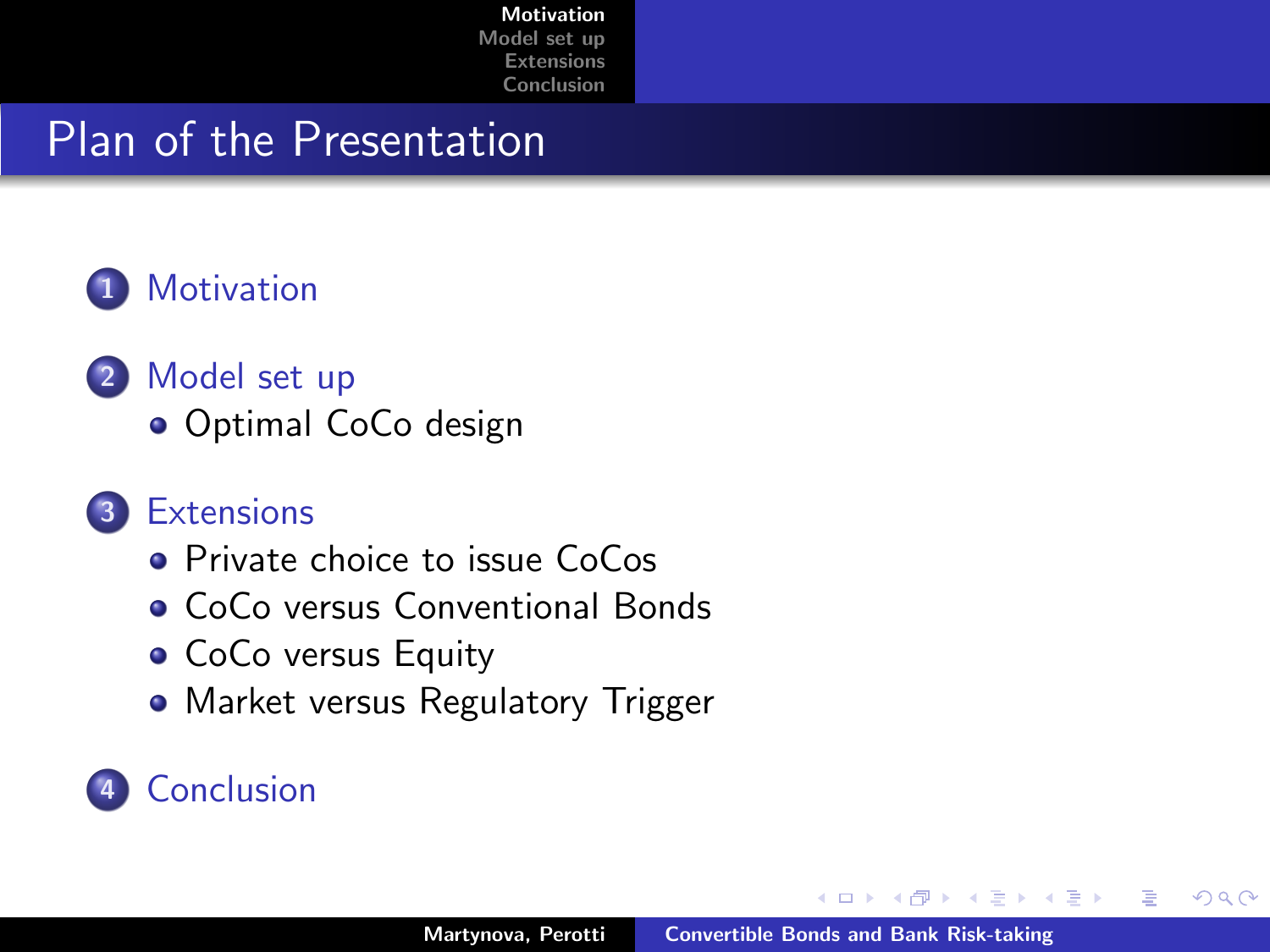[Optimal CoCo design](#page-10-0)

### Model

- Three dates:  $t = 0, 1, 2$
- Everybody is risk-neutral, no discounting
- **•** Active agents: the banker
- Passive agents: shareholders, depositors

K ロ ⊁ K 倒 ≯ K ミ ⊁ K ミ ≯

 $2Q$ 

<span id="page-4-0"></span>后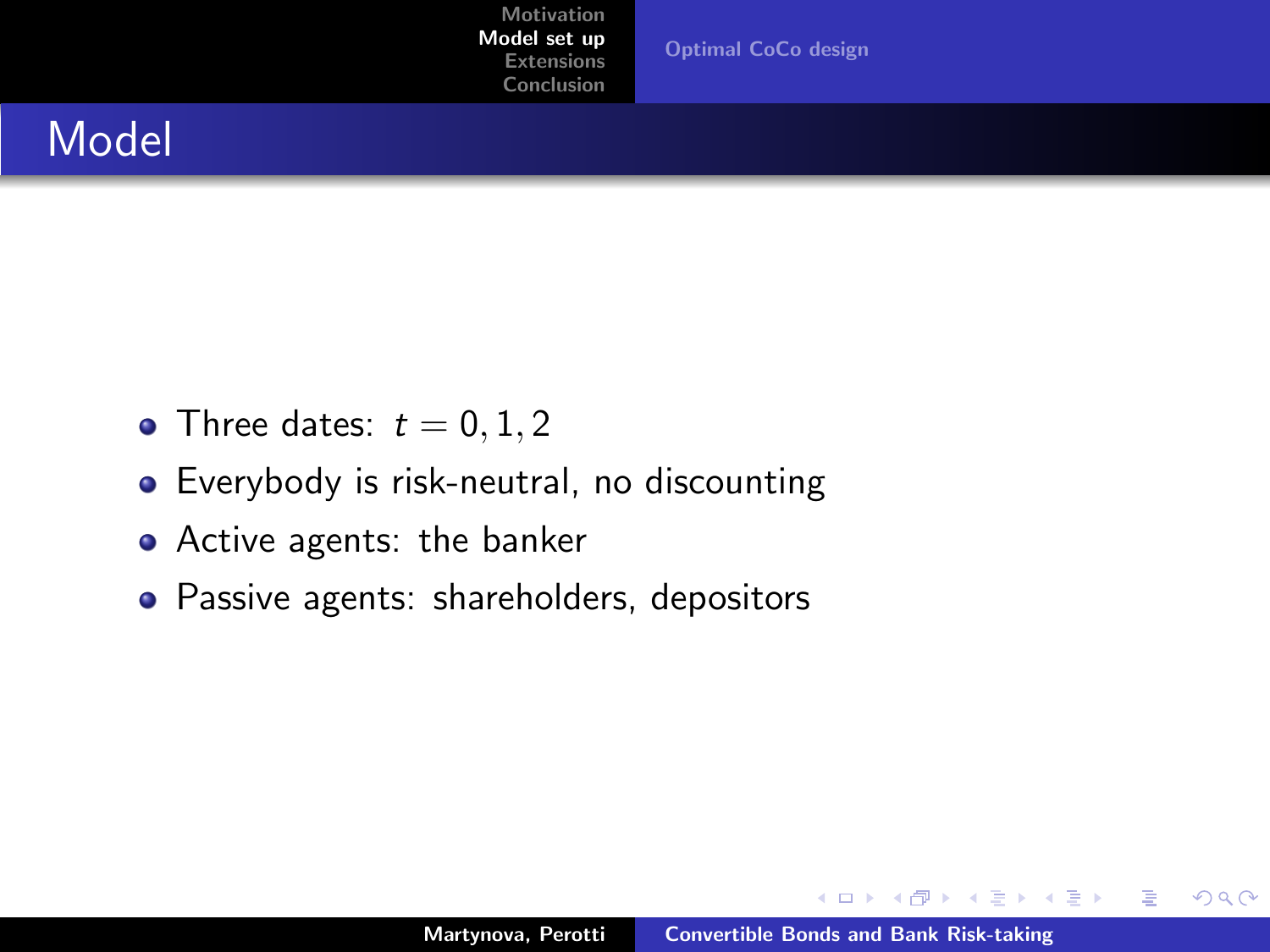### Investment Technology

- The value of assets at  $t = 0$  is  $V_0 = 1$
- At  $t = 1$ , exogenous shock  $\zeta \sim U[-\delta, \delta]$  changes interim assets value to  $V_1 = 1 + \zeta$ , denoted by v
- Realization of  $v$  is initially observed only by the banker
- The banker owns all bank shares and chooses its lending strategy
- The asset value v may be revealed with probability  $\varphi$ .

メロメ メタメ メモメ メモメ

つくい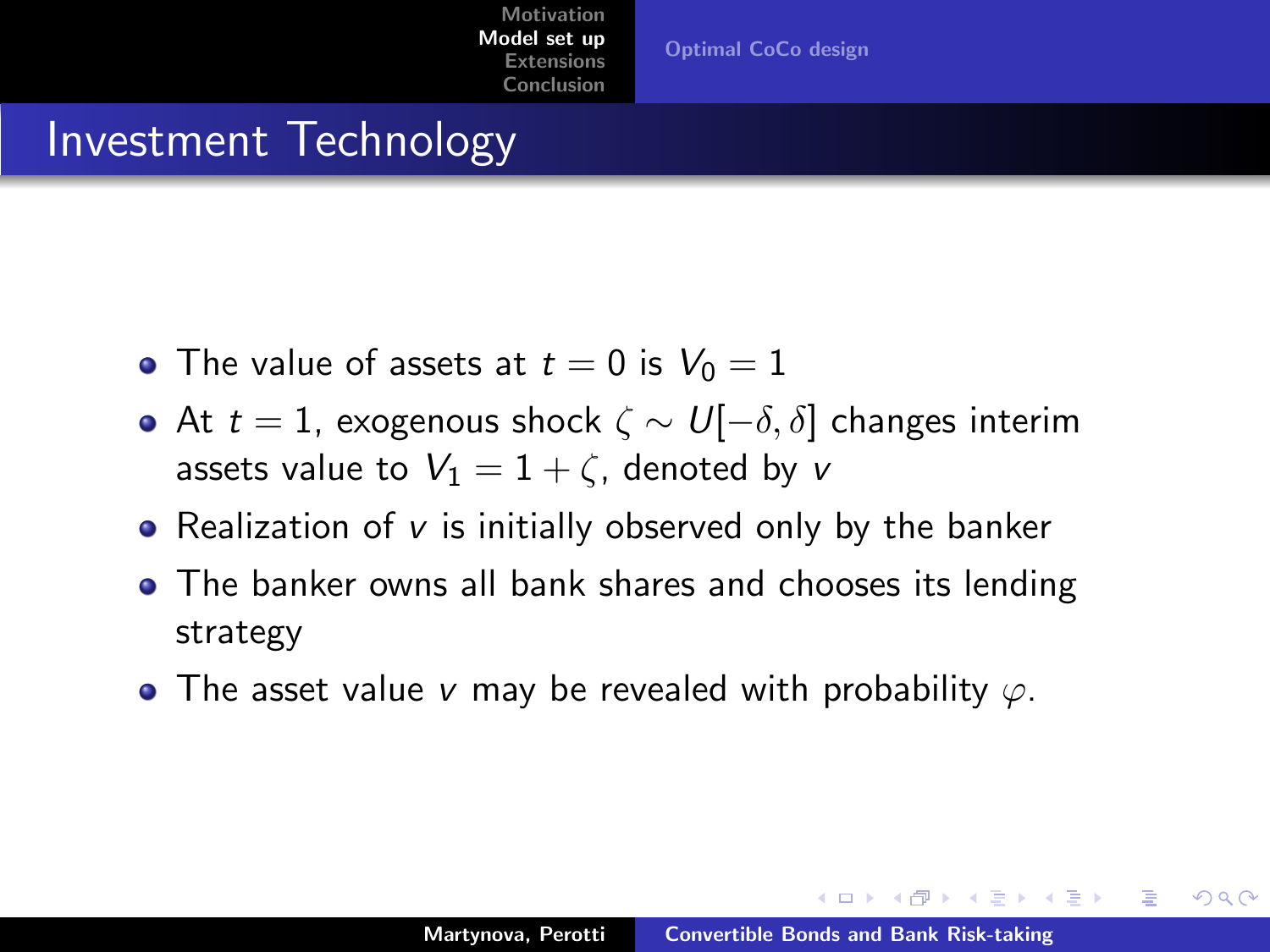### Investment Technology

- Depending on the risk choice at  $t = 1$ , the asset value at  $t = 2$  is:
	- safe asset choice has a gross rate of return 1 in this case the bank never defaults for  $\forall V_1 : V_1 - D \geq 0$
	- risky asset has a payoff  $v + \varepsilon$ , where  $\varepsilon$  follows  $F(\varepsilon)$  with pdf  $f(\varepsilon)$ , mean  $-z$  and standard deviation  $\sigma$ .
	- Thus the risky choice has negative NPV.

メロメ メタメ メモメ メモメ

<span id="page-6-0"></span>つくい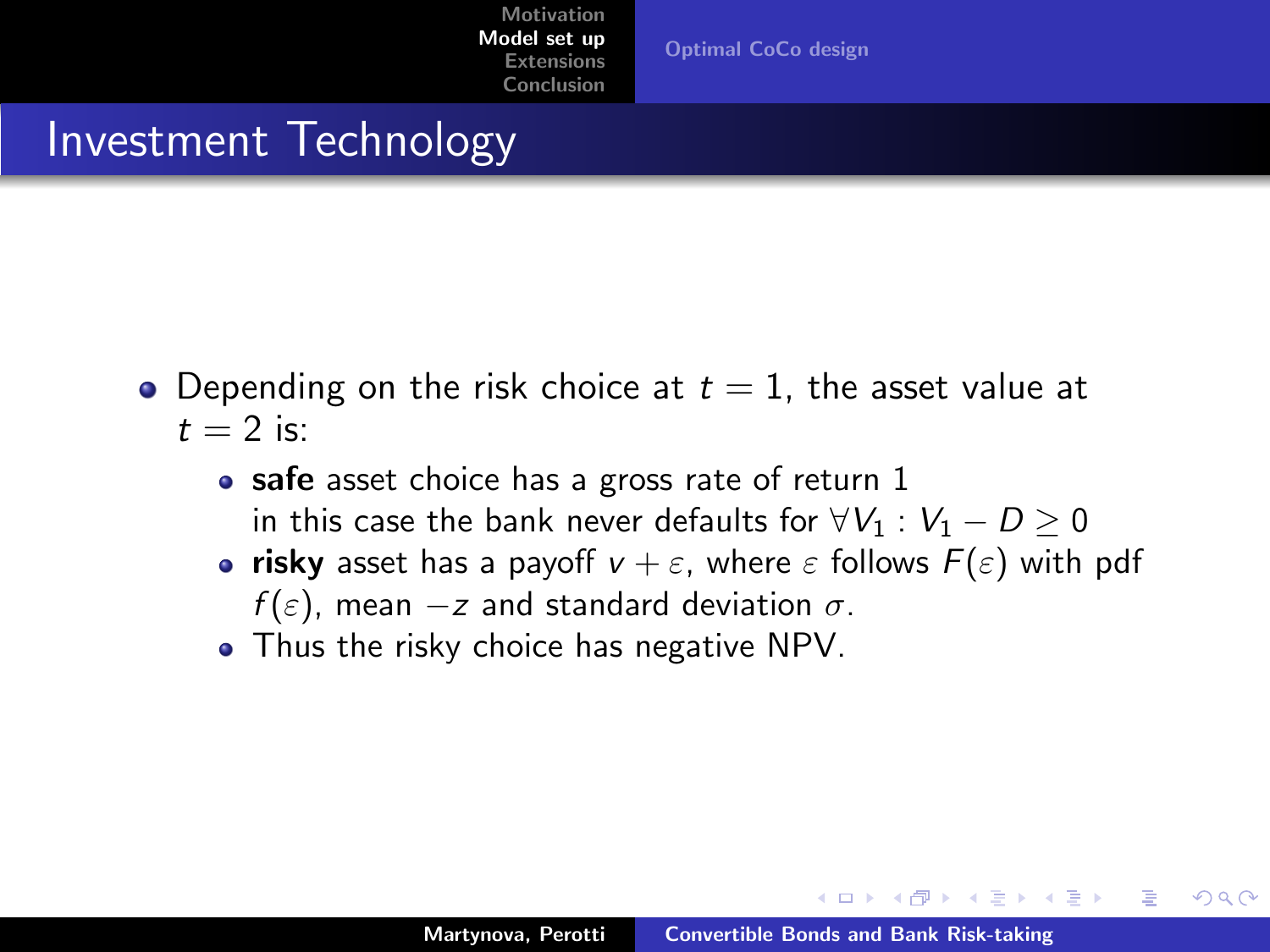

• The banker chooses whether to control assets risk:



**•** intuitively, risk incentives are suboptimal under high leverage, as the banker benefits from risk-shiftin[g](#page-6-0)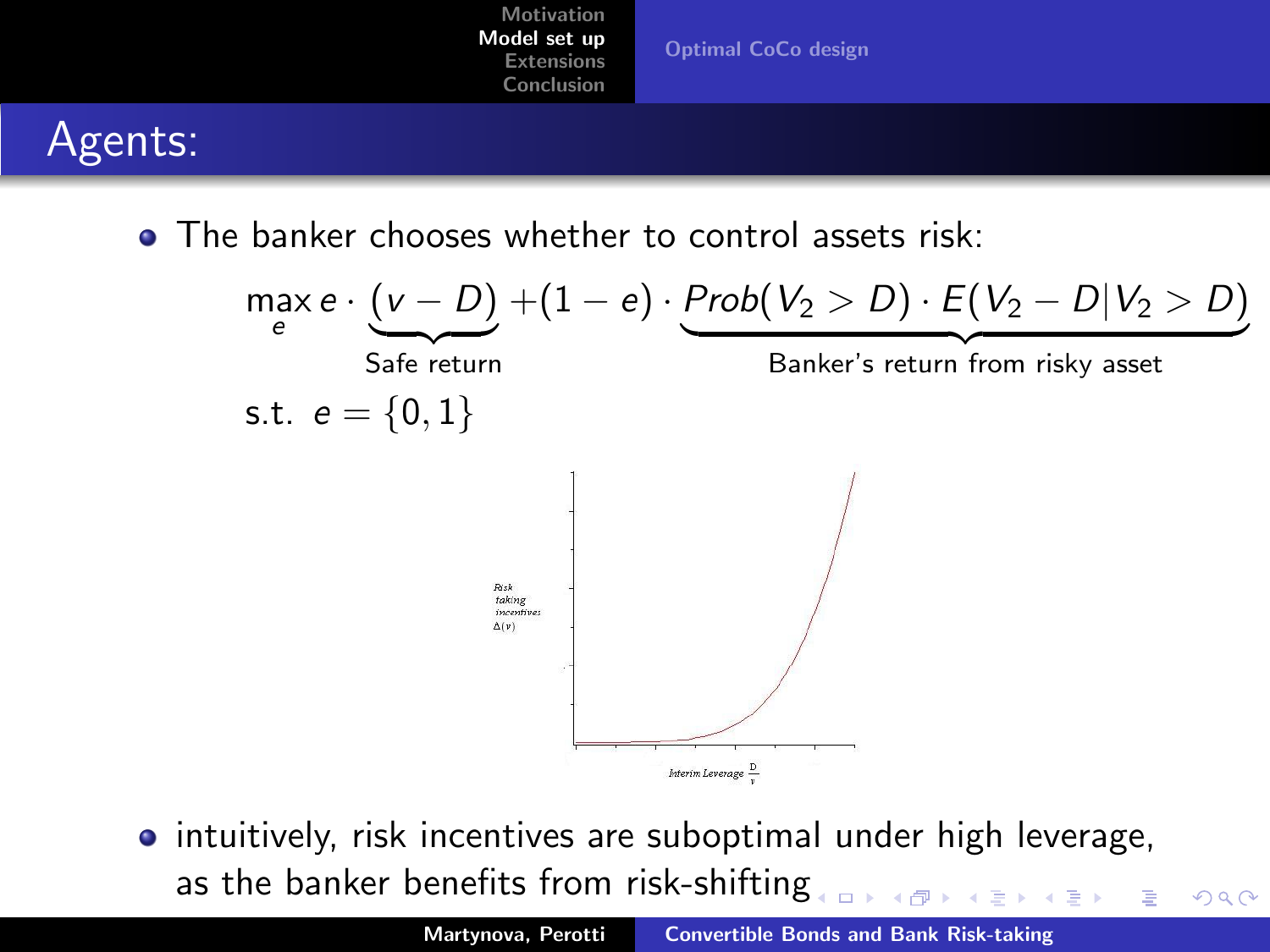[Optimal CoCo design](#page-10-0)

### Conversion terms

- An amount C of Coco bonds substitute an equal amount of deposits D
- CoCos are converted into equity at a fixed conversion ratio when the asset value falls below the trigger asset value  $v<sub>T</sub>$
- CoCo holders break even if  $v_T = v$ , else they do not get full face value.
- Shareholders are fully wiped out only when equity value is zero after conversion.

メロメ メタメ メモメ メモメ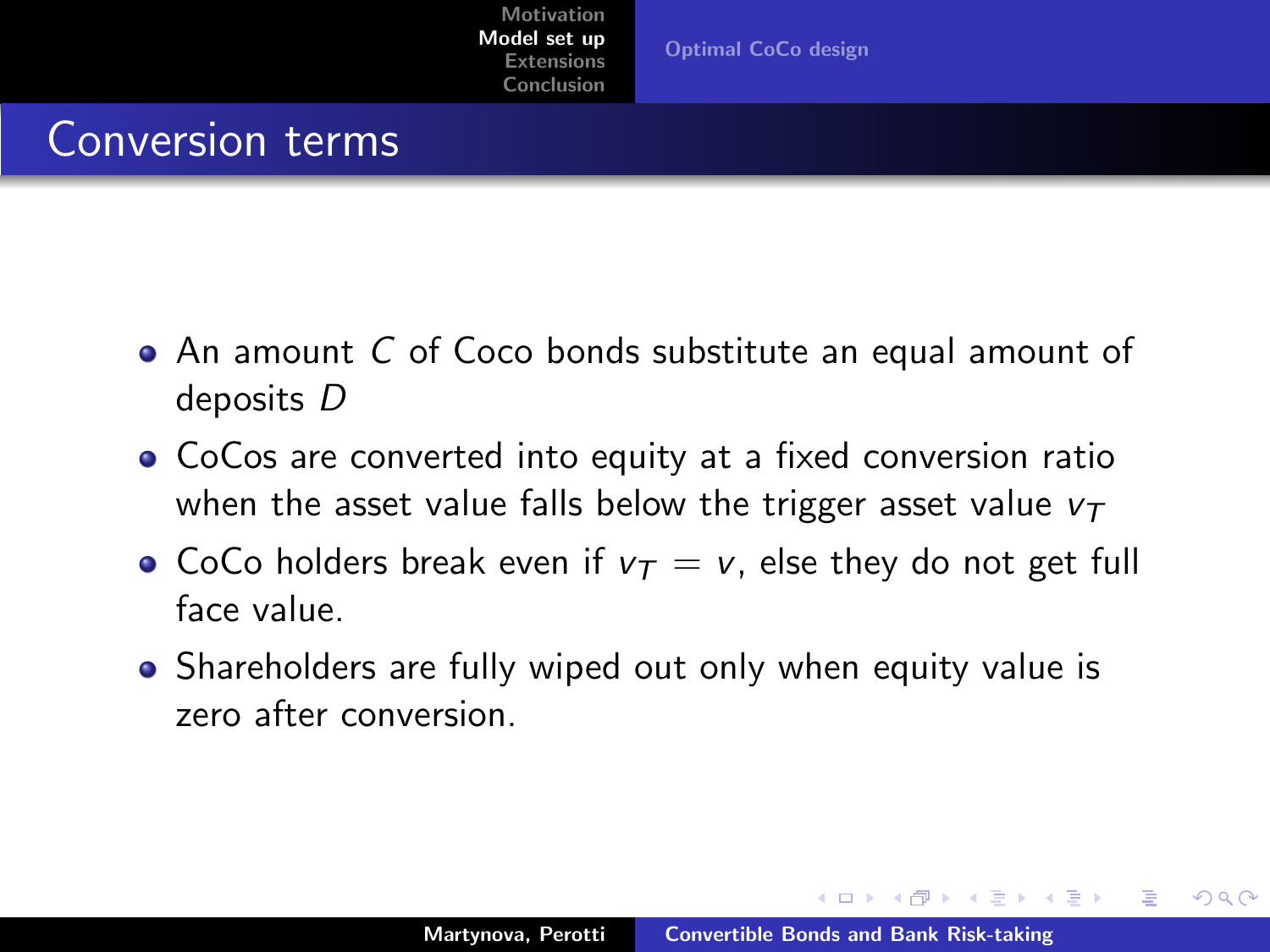[Optimal CoCo design](#page-10-0)

### Game structure



- Conversion may occur.

イロト イ押 トイモト イモト

重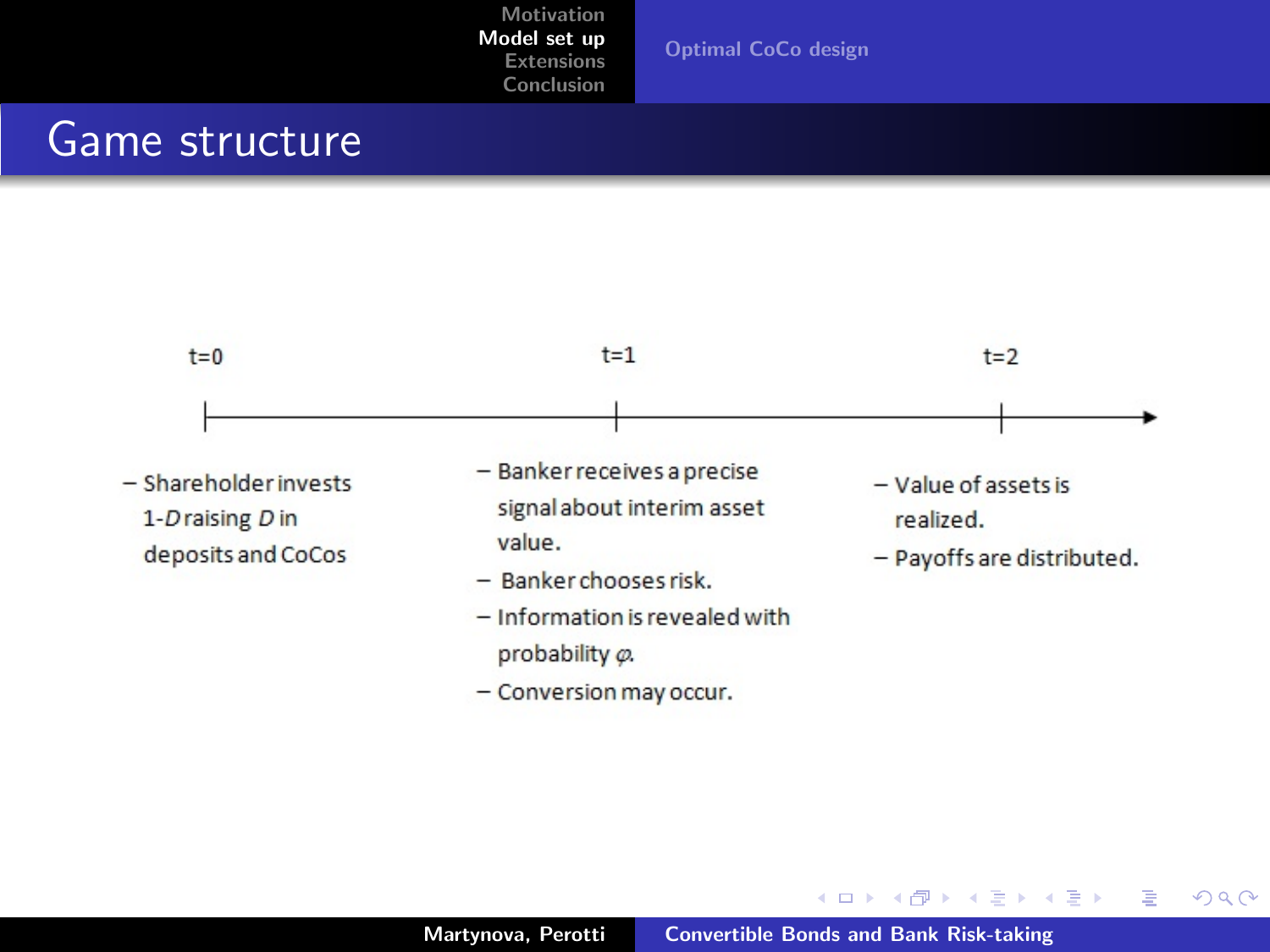[Optimal CoCo design](#page-10-0)

### Introduction of CoCos

#### Lemma

CoCos improves risk choice for banks with  $v_C^* \le v \le v_T$ . Banks with extremely high leverage  $v < v^*_\mathcal{C}$  do not change their risk choice. Banks with  $v > v<sub>T</sub>$  are not affected.



Figure: Risk incentives

<span id="page-10-0"></span>K ロ ⊁ K 倒 ≯ K ミ ⊁ K ミ ≯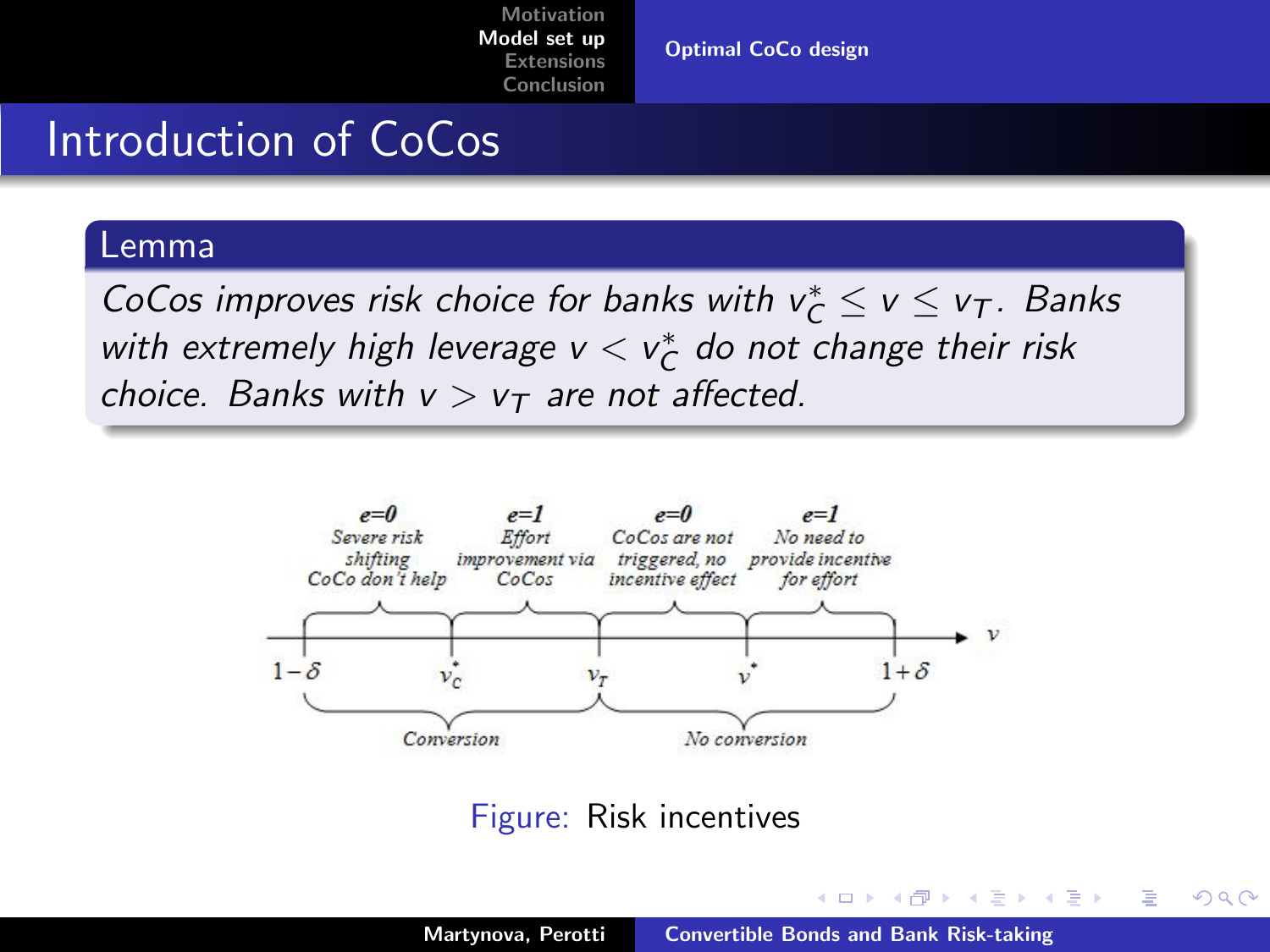[Optimal CoCo design](#page-10-0)

# Model: Optimal trigger

#### Lemma

CoCos improves risk choice for banks with  $v_C^* \le v \le v^*$ . Banks with extremely high leverage  $v < v^*_\mathcal{C}$  do not change their risk choice. Banks with  $v > v^*$  are not affected.

The optimal trigger asset value  $v_T$  equal to  $v^*$ .



Figure: Risk incentives with restricted trigger price  $v_T = v^*$ 

K ロ ⊁ K 倒 ≯ K ミ ⊁ K ミ ≯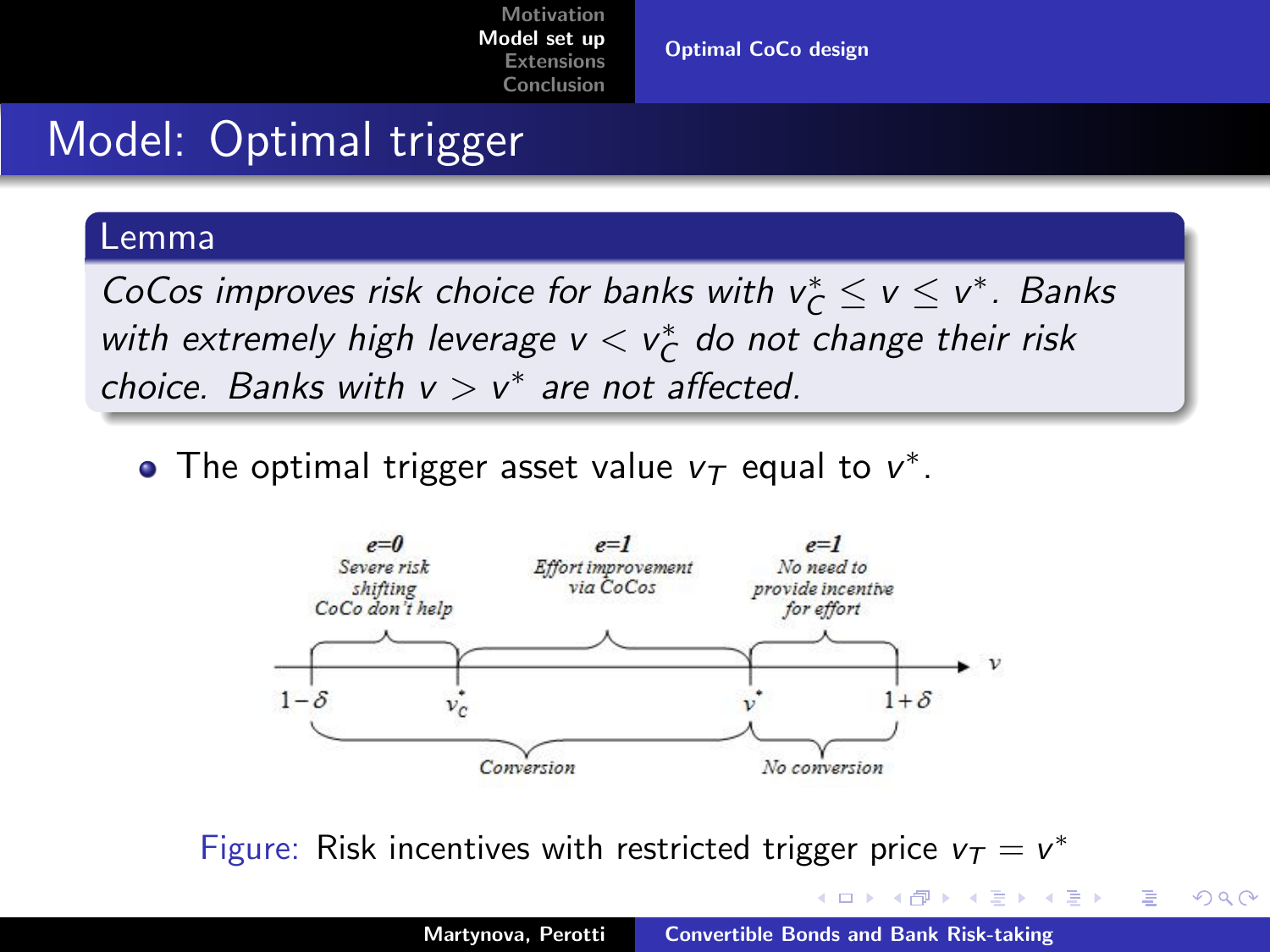[Optimal CoCo design](#page-10-0)

### Model: Equity and CoCo dilution effects

#### Proposition

For bank with low interim asset values  $v \le v^*$ , conversion has two effects: a direct equity dilution effect and a CoCo dilution effect.

- Equity dilution effect decreases the upside gains and thus reduces the benefits from risk-shifting. This is strongest for highly levered banks.
- CoCo dilution effect: conversion leads to a value transfer from CoCo to equity due to the fixed conversion ratio. This may encourage risk shifting.

イロメ マ桐 メラミンマラメ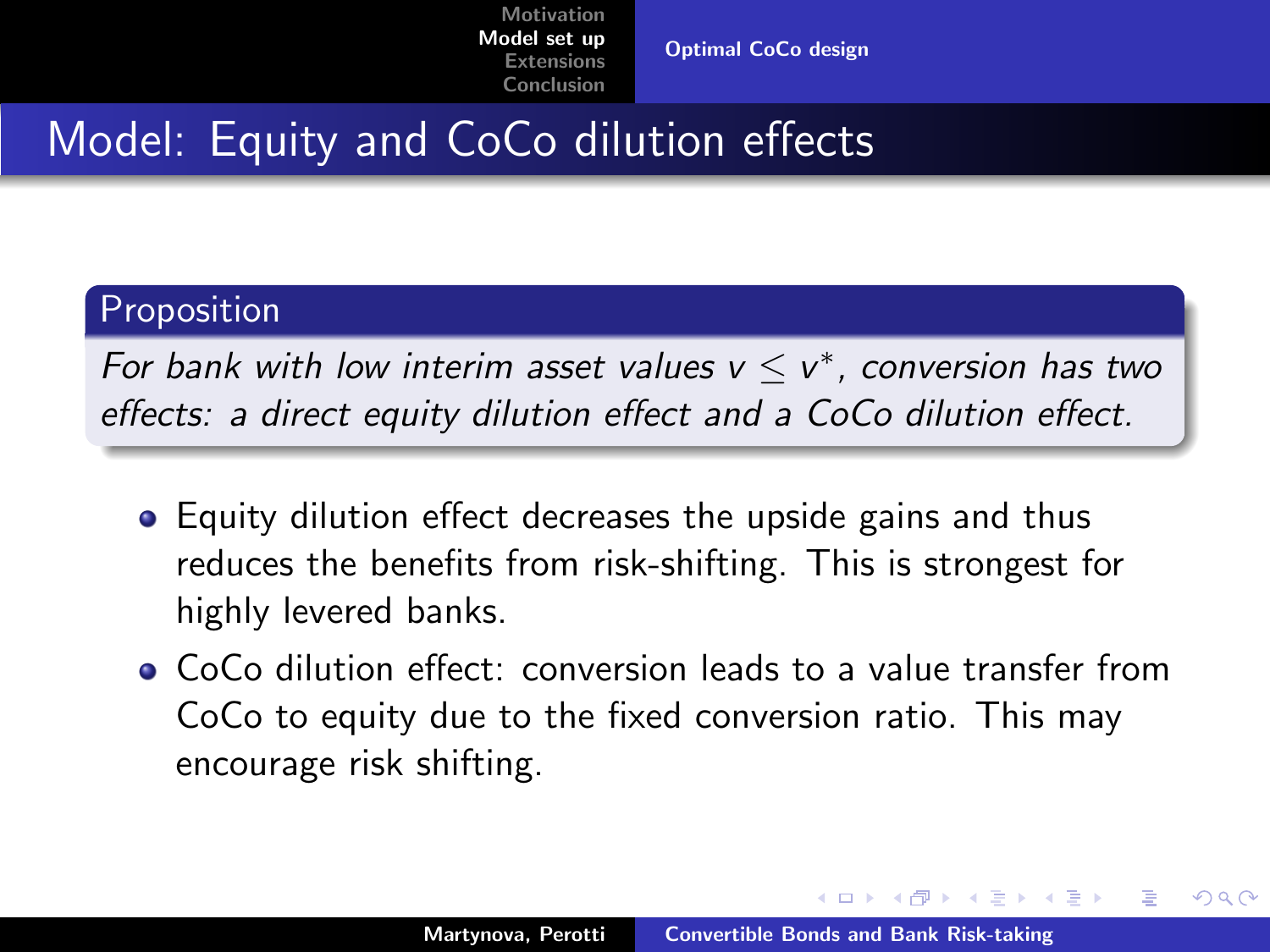[Optimal CoCo design](#page-10-0)

### Model: Equity and CoCo dilution effects



### Figure: Equity and CoCo dilution effects

K ロ ⊁ K 倒 ≯ K ミ ⊁ K ミ ≯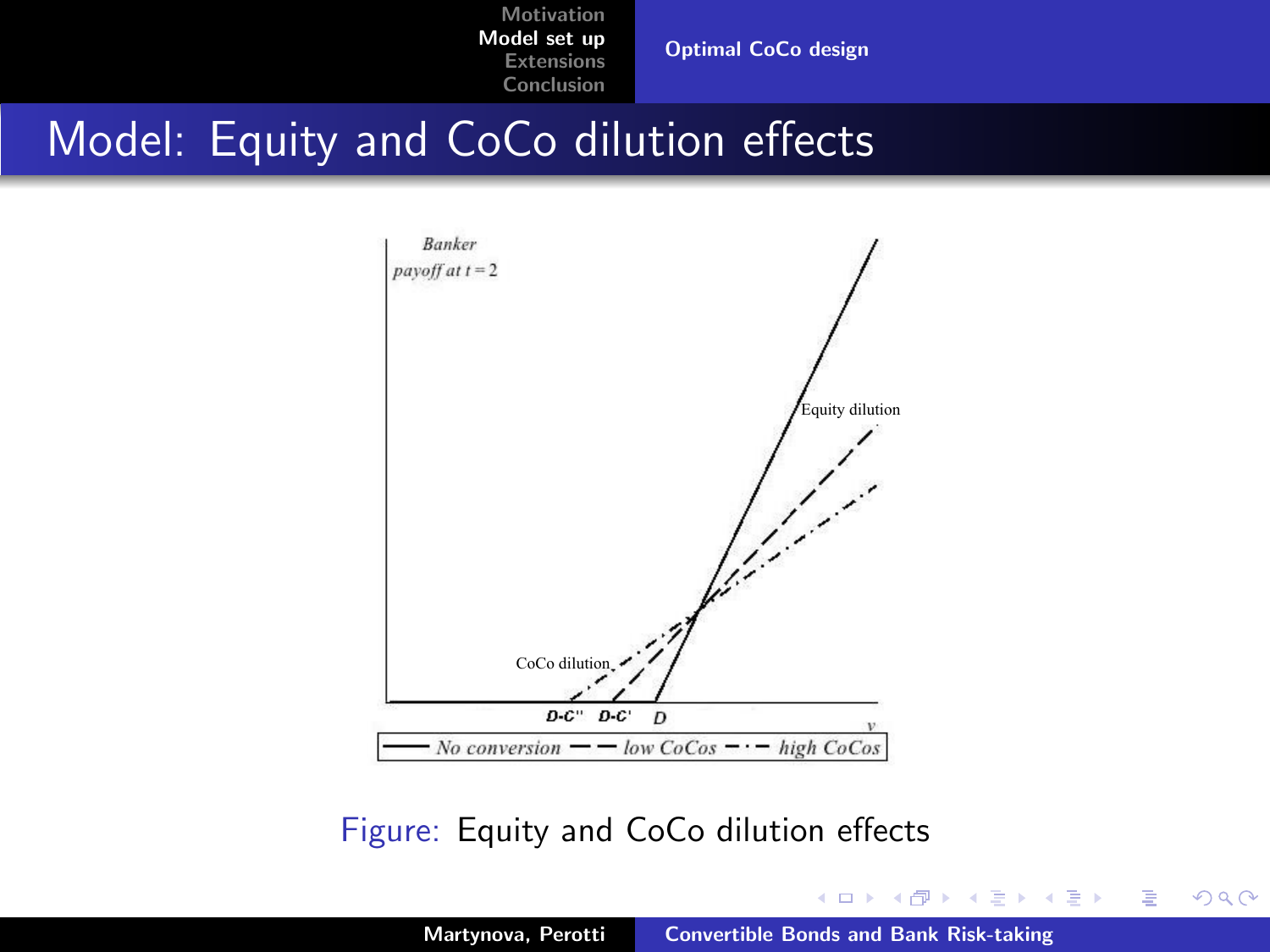[Optimal CoCo design](#page-10-0)

# Model: Optimal amount of CoCos

### **Proposition**

Risk control improves with the amount of CoCos up to a threshold C ∗ , and then declines. There exists an optimal amount of CoCos.

$$
\Delta'_C(v+C^*)(C^*+v_T-D)-\Delta(v+C^*)+z=0
$$



A.

<span id="page-14-0"></span>Ξ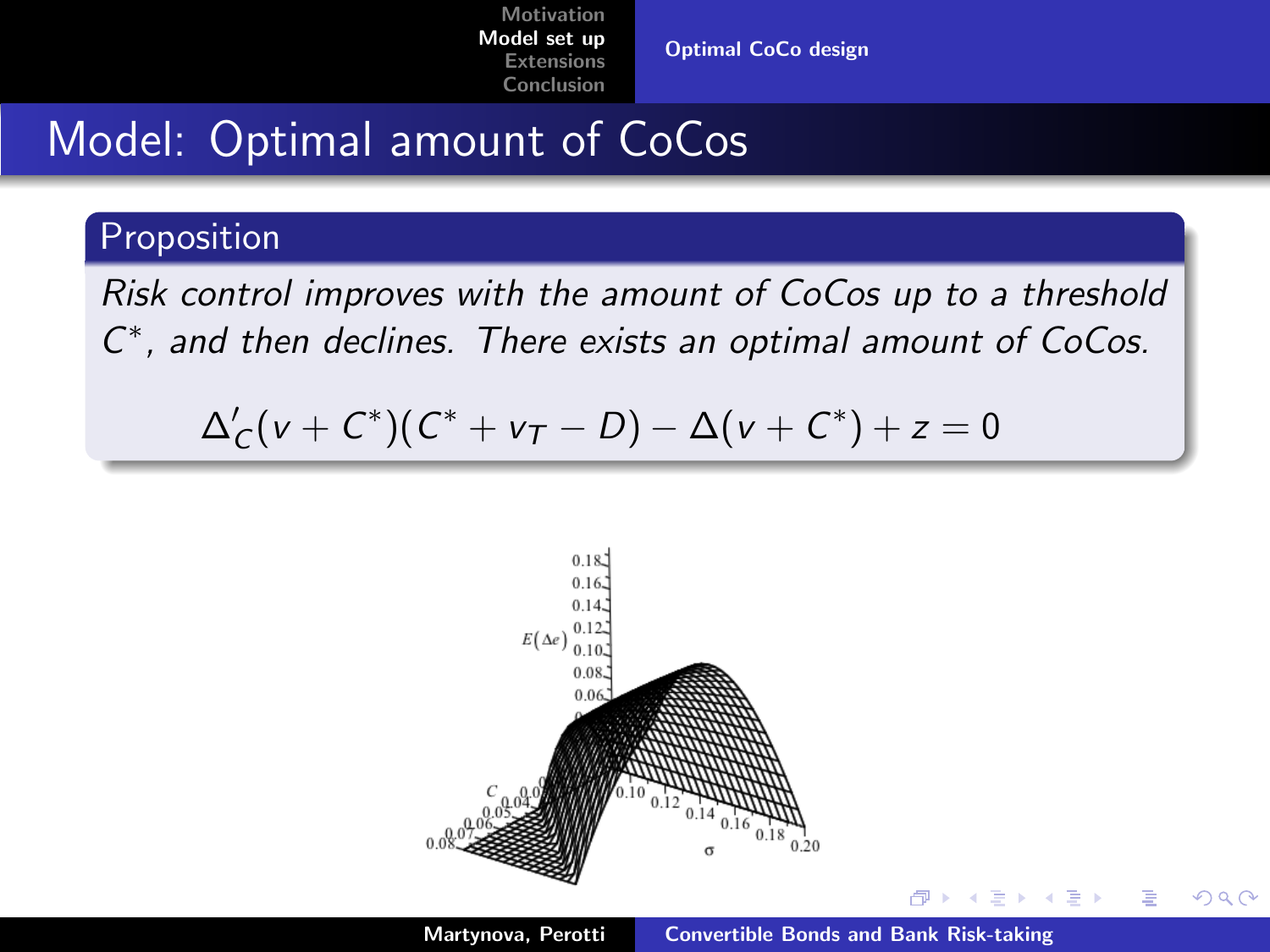[Private choice to issue CoCos](#page-15-0) [CoCo versus Conventional Bonds](#page-16-0) [CoCo versus Equity](#page-17-0) [Market versus Regulatory Trigger](#page-18-0)

## Private choice to issue CoCos

### Proposition

The banker never chooses to issue CoCos instead of deposits, since CoCos are not insured and so have a higher funding cost.



#### <span id="page-15-0"></span>Figure: Price of CoCos as a percentag[e o](#page-14-0)[f f](#page-16-0)[a](#page-14-0)[ce](#page-15-0) [v](#page-16-0)[a](#page-14-0)[lue](#page-15-0)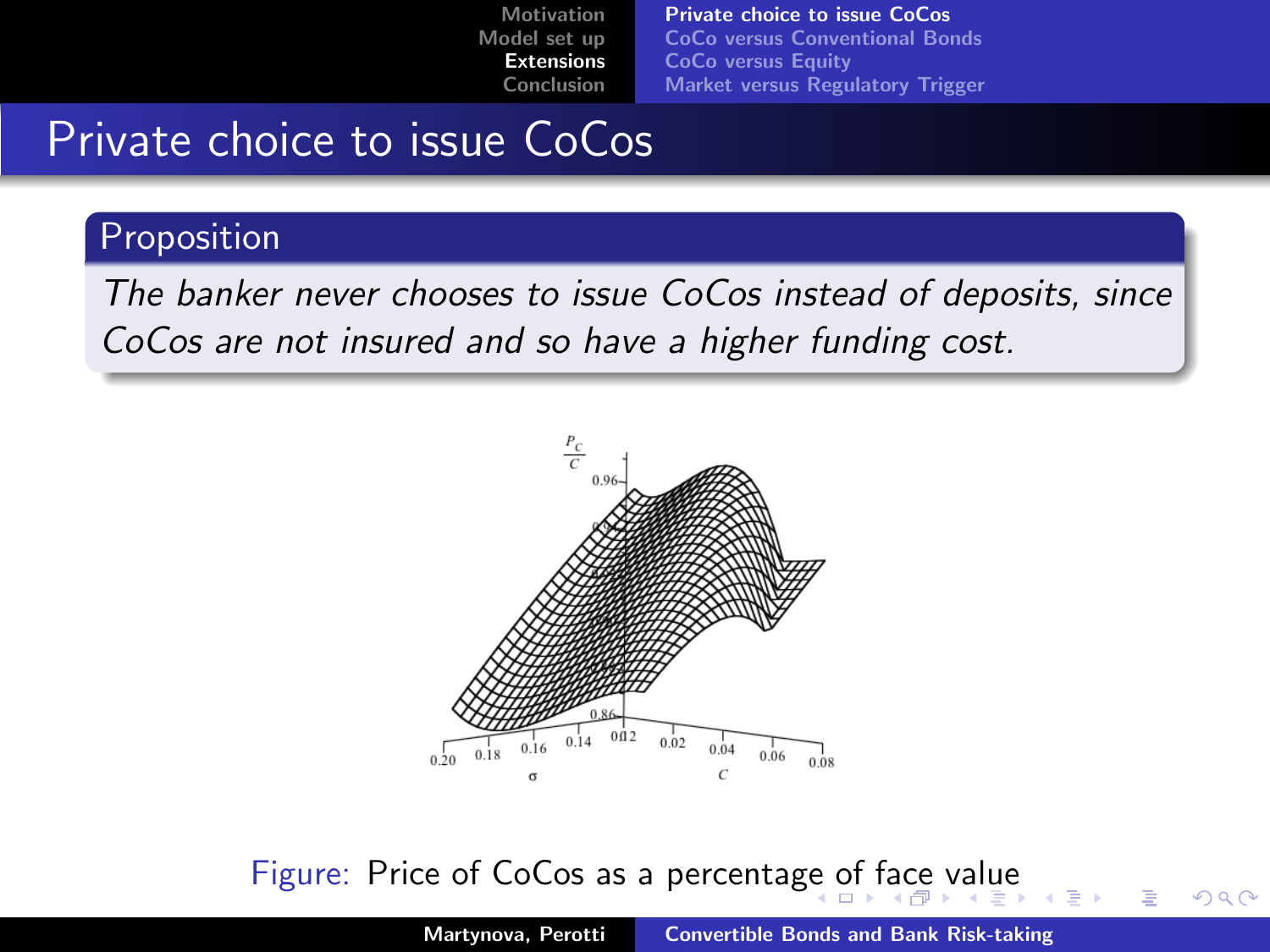[Private choice to issue CoCos](#page-15-0) [CoCo versus Conventional Bonds](#page-16-0) [CoCo versus Equity](#page-17-0) [Market versus Regulatory Trigger](#page-18-0)

# Are CoCos cheaper than conventional bonds?

- **o** There are two main effects:
	- CoCo holders face less protection when converted than traditional debt holders.
	- CoCos induce safer asset choices.
- The price of CoCos may be higher than for a traditional bond, when asset risk and trigger precision are high and the amount of CoCos is chosen optimally.

<span id="page-16-0"></span>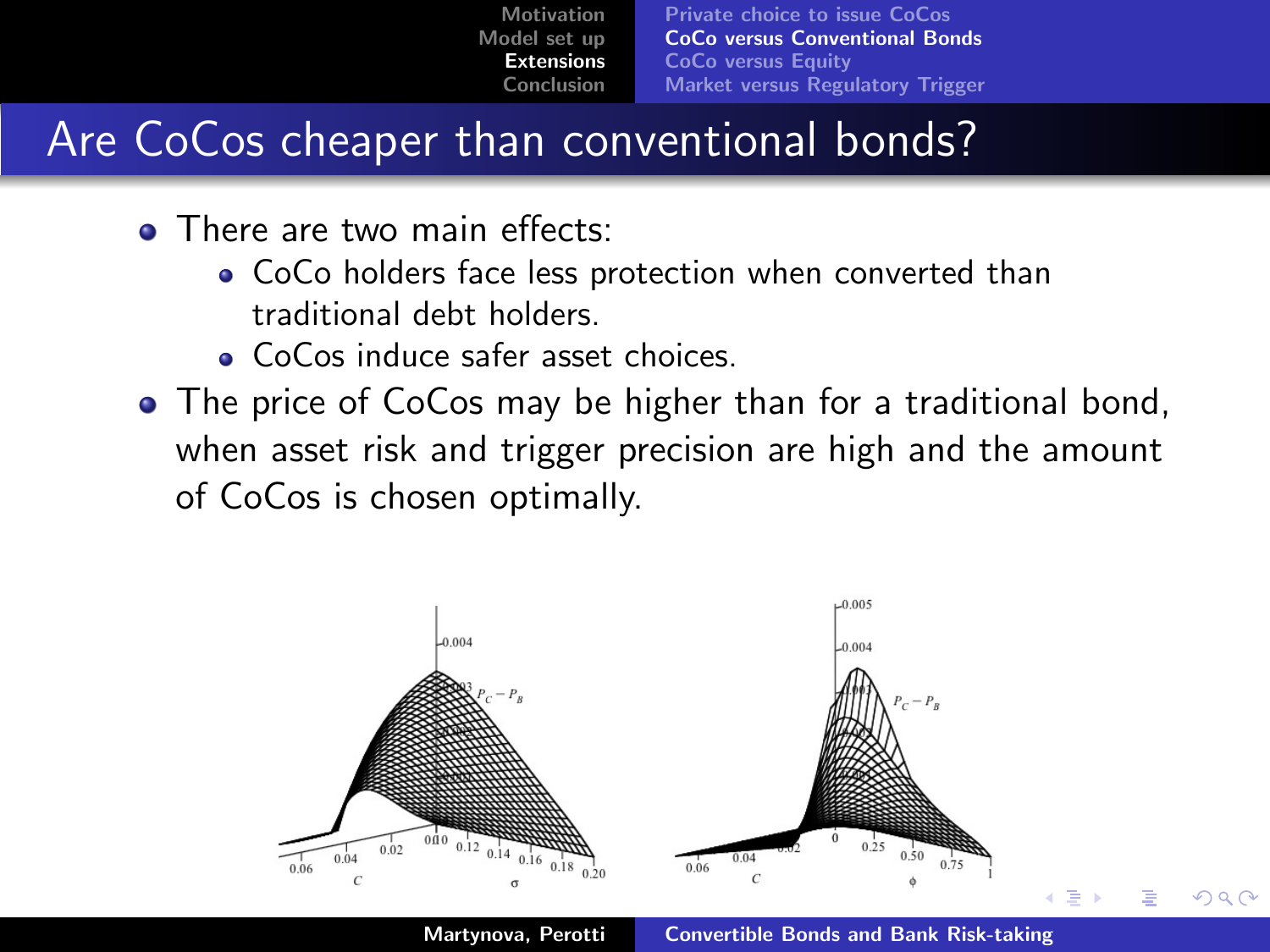### CoCo versus Equity

#### Proposition

The effect of CoCos on risk is weaker than equity, unless the trigger is perfectly informative ( $\varphi = 1$ ).

<span id="page-17-0"></span>

Figure: Substitution ratio between CoCos and e[qu](#page-16-0)i[ty](#page-18-0) [f](#page-16-0)[or](#page-17-0) [tr](#page-18-0)[i](#page-16-0)[gge](#page-17-0)[r](#page-15-0) [p](#page-14-0)r[ic](#page-22-0)[e](#page-23-0) [v](#page-0-0).  $000$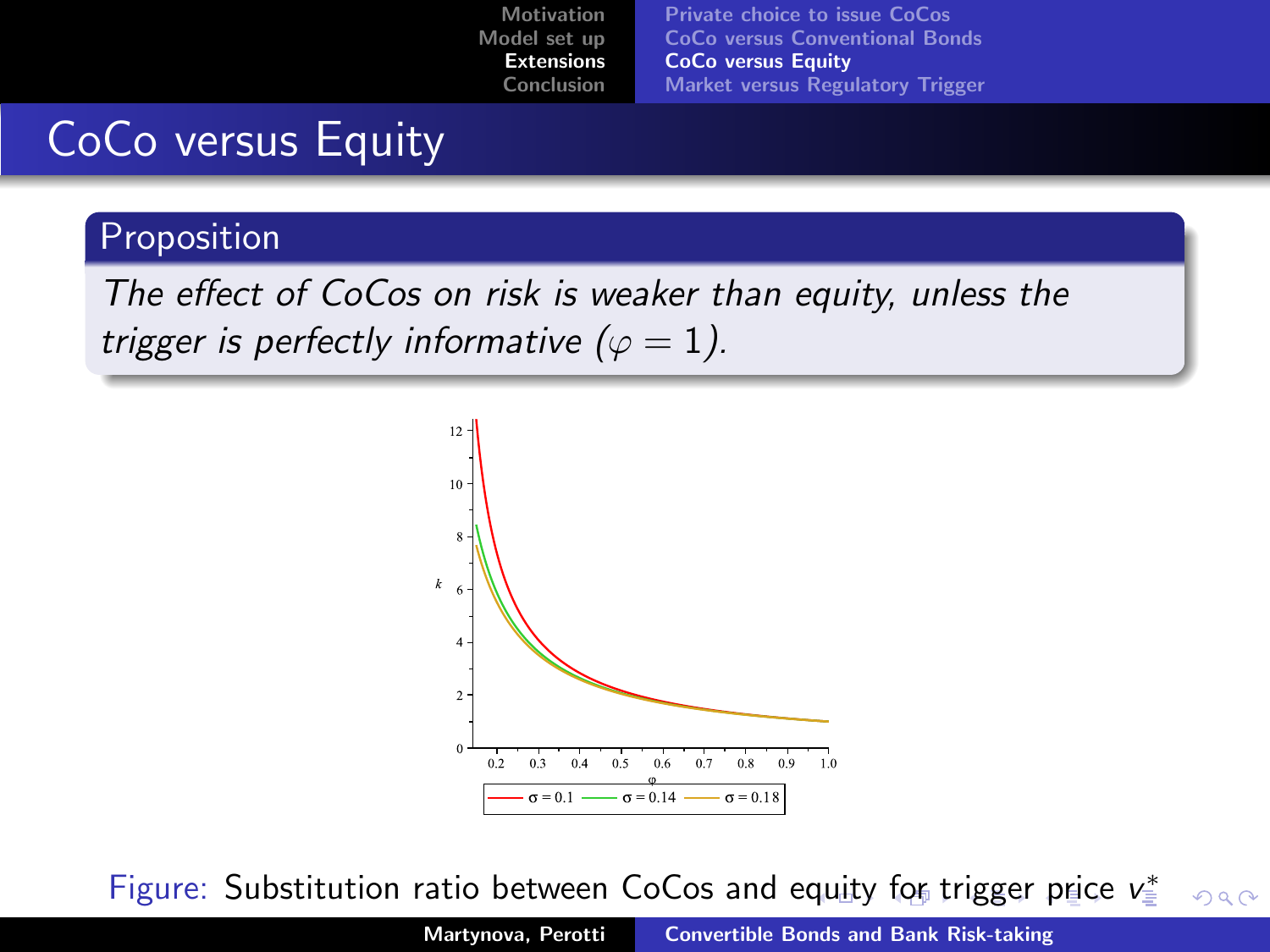# Market versus Regulatory Trigger

- We now restate the model to compare market and book equity triggers.
- Bankers prefer to underreport leverage, so regulatory intervention is needed to force reporting high book leverage.
- Market prices and regulatory assessments are equally noisy indicators of asset values.
- A market price triggers automatic conversion while an accounting trigger depends on regulatory choice.

<span id="page-18-0"></span>メロメ メタメ メモメ メモメ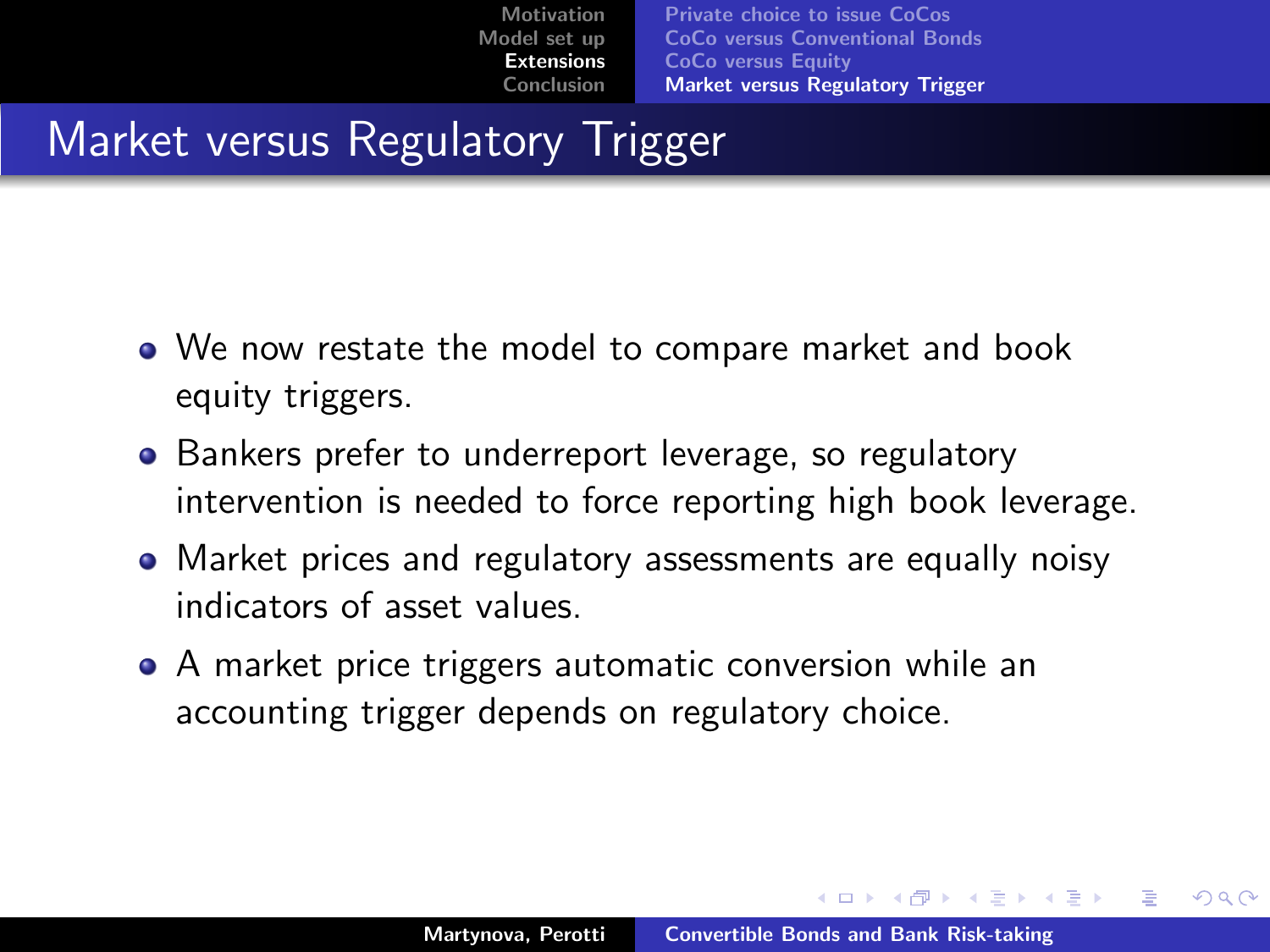### Market versus Regulatory Trigger

- Assumptions:
	- at  $t = 1$  banker chooses risk as before
	- at  $t = 1$ , the regulator observes a noisy signal of the interim asset value  $\tilde{a} = v + \tilde{r}$  (  $\tilde{r}$  has zero mean and st dev  $\sigma_r$ )
	- at  $t = 1$ , the market price is a noisy measure of true asset value  $\tilde{p} = v + \tilde{m}$  (  $\tilde{m}$  has zero mean and st dev  $\sigma_m$ )
	- $\bullet$  conversion at  $t = 1$  causes a cost to the regulator k (loss of reputation)
	- in case of bank failure at  $t = 2$  (when  $V_2 < D C$ ), a larger social cost  $K$  is incurred.

<span id="page-19-0"></span>メロメ メ御 メメ ミメ メミメ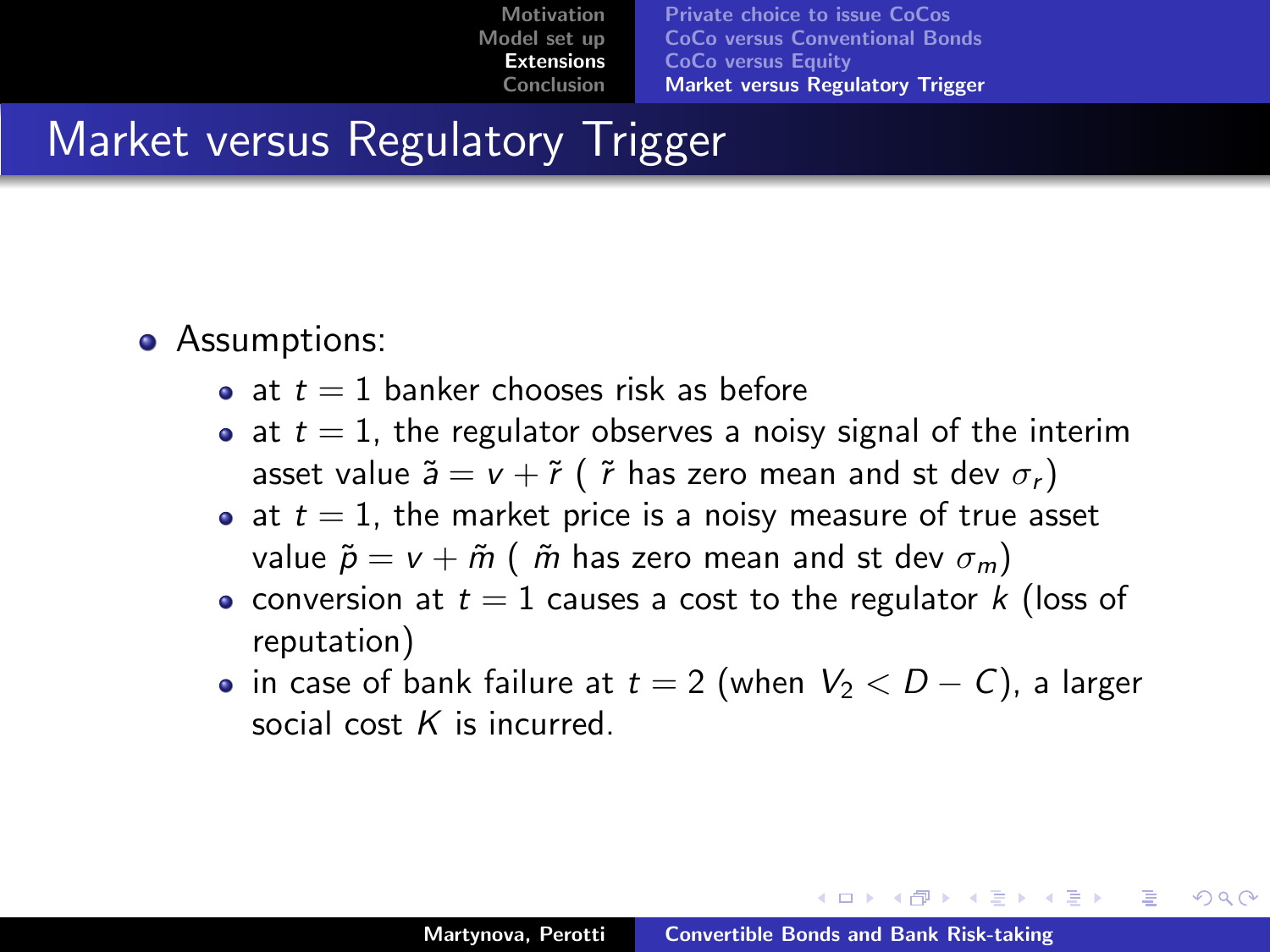### Market versus Regulatory Trigger



#### Figure: Conversion under market and regulatory triggers



Figure: Risk incentives under market and [reg](#page-19-0)[ul](#page-21-0)[at](#page-19-0)[or](#page-20-0)[y](#page-21-0) [t](#page-17-0)[ri](#page-18-0)[g](#page-23-0)g[er](#page-14-0)[s](#page-15-0)  $2Q$ 

<span id="page-20-0"></span>Martynova, Perotti [Convertible Bonds and Bank Risk-taking](#page-0-0)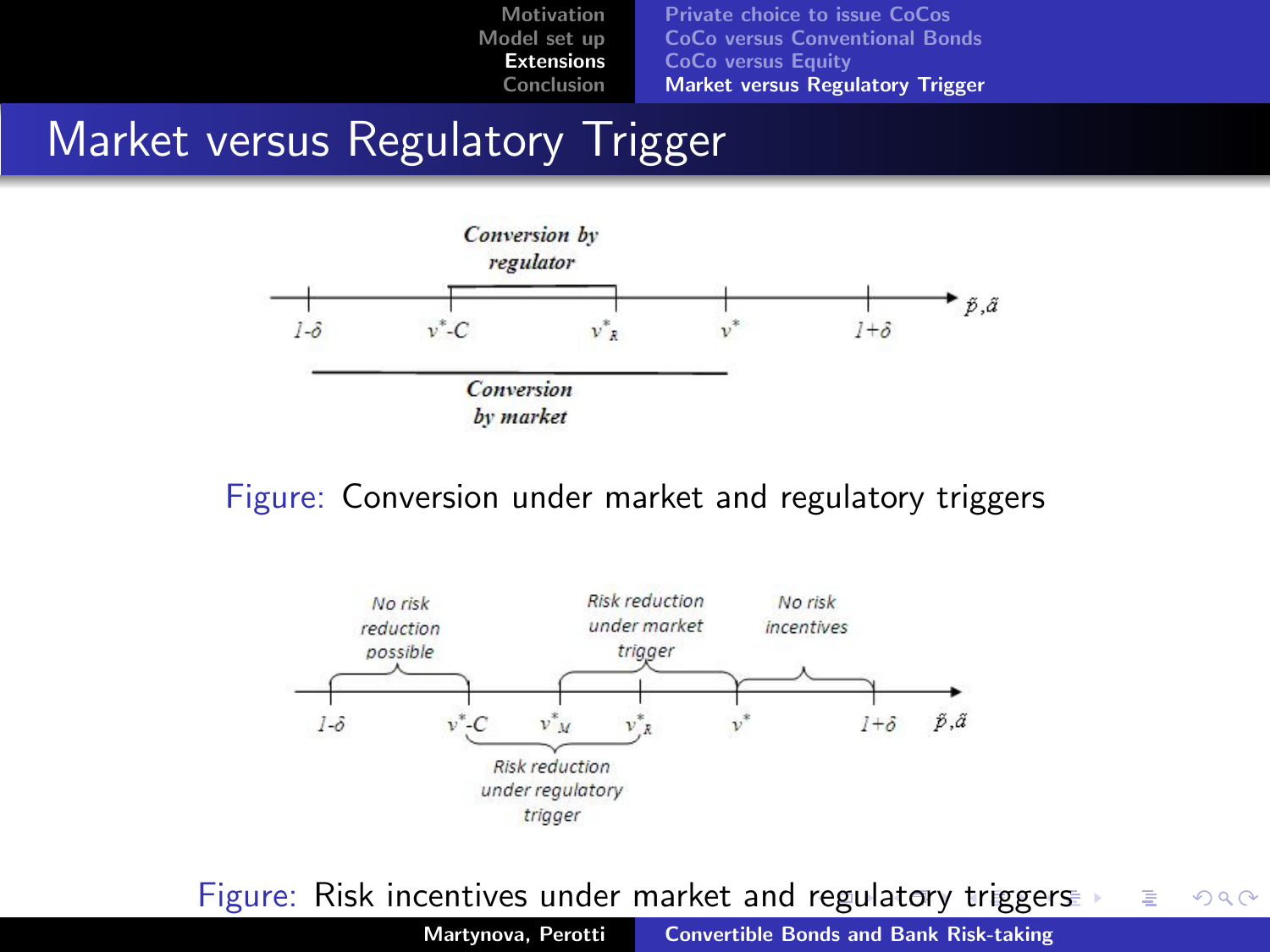[Motivation](#page-1-0) [Model set up](#page-4-0) [Extensions](#page-15-0) [Conclusion](#page-23-0) [Private choice to issue CoCos](#page-15-0)

[CoCo versus Conventional Bonds](#page-16-0) [CoCo versus Equity](#page-17-0) [Market versus Regulatory Trigger](#page-18-0)

# Market versus Regulatory Trigger

### Proposition

A market trigger produces more frequent conversion, including some states when it is not necessary (type 1 error). Conversely, a regulatory trigger will not be activated for banks with leverage just below  $v^*$  (type 2 error), and will lead to more risk taking for banks around this range. The net effect of a market trigger may be more risk reduction (and

more equity in general) but some unnecessary conversion.

<span id="page-21-0"></span>メロメ メ御 メメ ミメメ ミメ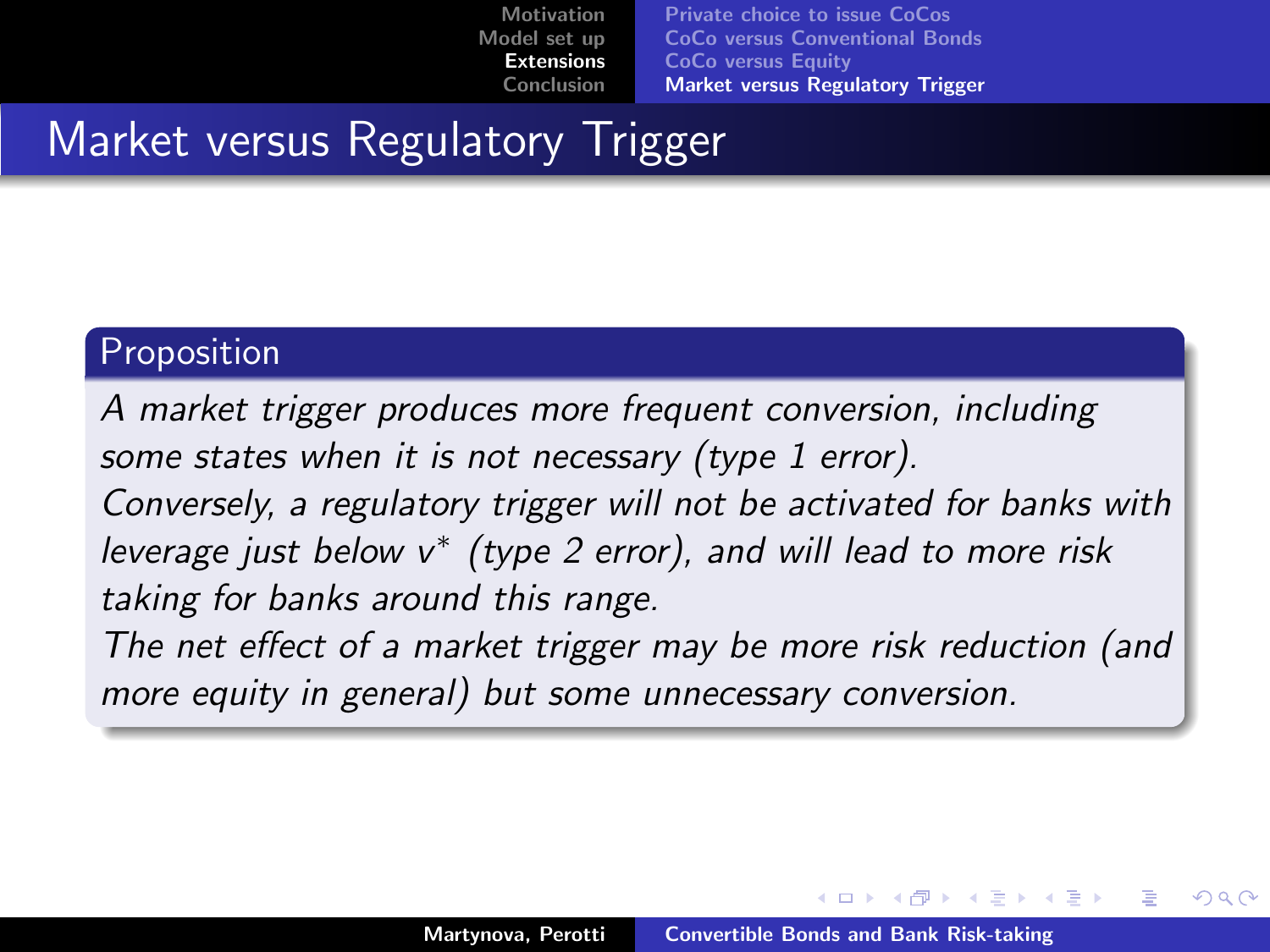### Literature on regulatory vs market trigger

- Note: all existing theoretical work assumes exogenous risk
- Flannery (2009): proposes a market trigger price.
- Squam Lake Report (2009): Conversion should be triggered when regulator decides that there is financial crisis.
- McDonald (2011): Dual trigger both a market price and a financial index. This ensures recapitalization in crisis times, else allows bank default with bail in.
- Hart and Zingales (2010): The trigger should be based on CDS prices, upon which the regulator can dictate conversion.

<span id="page-22-0"></span> $4.11 \times 1.00 \times 1.00 \times 10^{-2}$